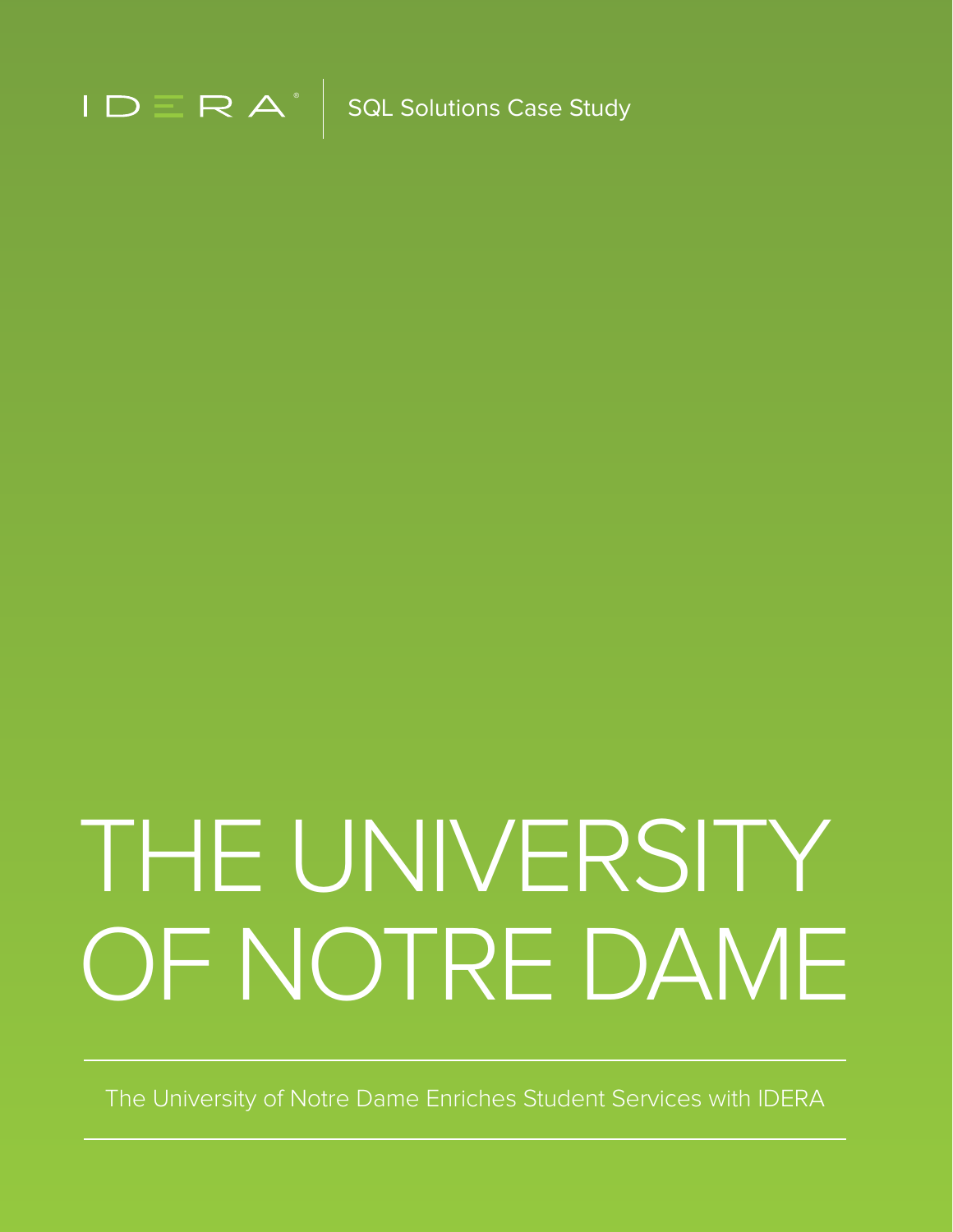#### OVERVIEW

The University of Notre Dame is one of the top higher education institutions in the United States. With more than 12,000 students and 5,000 employees, Notre Dame includes the main campus adjacent to South Bend, Indiana and remote campuses in London, Rome, Jerusalem, and Dublin.

Notre Dame's Office of Information Technologies (OIT) comprises more than 250 employees, approximately one-third of which are developers and database administrators. The team supports more than 2,200 unique user IDs, including many system users who authenticate at the application level, such as students using the print system.

The database services department manages the following database platforms: SQL Server, Oracle, MySQL and PostgreSQL. Regarding SQL Servers specifically, they have 41 instances containing more than 575 databases. The team provides database support for enterprise-class applications such as Ellucian Banner ERP, CRM systems, document management systems and SharePoint, and small, department-level applications, such as classroom equipment control, student printing management and e-discovery, among others.

#### ORGANIZATON PROFILE

**THE UNIVERSITY OF NOTRE DAME**

**Industry** Higher Education **Headquarters** Indiana, US **Website** [www.nd.edu](https://www.nd.edu/)

#### CHALLENGE

Given its wide variety of servers, databases and applications across multiple datacenters, Notre Dame's database services department needed to be able to monitor its complex SQL Server infrastructure in a detailed but cost-effective manner. The team also wanted to be proactive in responding to potential database problems such as storage space, memory and slow performance.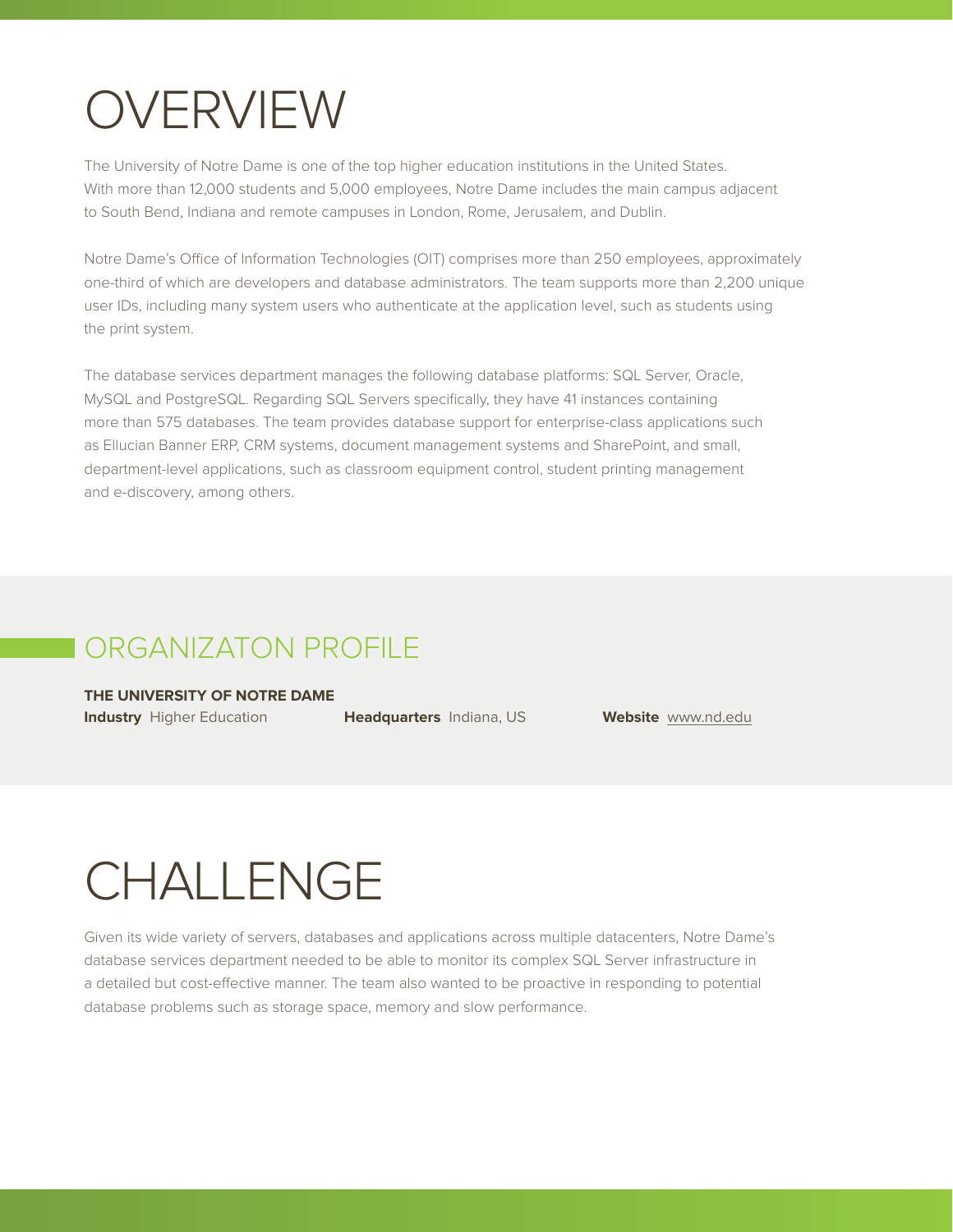### SOLUTION

 $\left(\begin{array}{c} \fbox{1} \\ \hbox{1} \end{array}\right)$ 

To address these challenges, Notre Dame's database team decided to evaluate three SQL monitoring products: Redgate's SQL Monitor, Dell's Foglight for SQL Server and IDERA's SQL Diagnostic Manager. They installed a trial version of each solution and ran it for two weeks to get a detailed understanding of how each one operated in Notre Dame's database environment. After each trial the team scored the products across approximately twenty criteria and ranked them by total scores, with IDERA's SQL Diagnostic Manager coming out the clear winner for its monitoring and alerting system. The product's easy setup, flexible alerting system and baselines along with its dashboard views were major differentiators for SQL Diagnostic Manager.

## BENEFITS AND OUTCOMES

After installing IDERA SQL Diagnostic Manager, Notre Dame realized significant productivity gains and cost savings, thanks to more granular alerting capabilities and faster troubleshooting of potentially disastrous issues. Currently, the database team is using Diagnostic Manager to monitor all of its production SQL Servers and share status updates with management without having to purchase additional tools or add-ons. The team is also digging deeper into the product's capabilities to customize alerting and reporting at the server or server group level based on the different load characteristics they are serving.

"IDERA's SQL Diagnostic Manager is so easy to use. The flexible alerting system and dashboard give us the visibility we need to anticipate outages before they occur, and the IDERA support and sales staff are exceptionally easy to work with," said John W. Grover, MCITP, database administrator at the University of Notre Dame. "SQL Diagnostic Manager has many features available out of the box and provides a wealth of data. Now we're capitalizing on the flexibility we saw during the trial. We have more information at our fingertips than ever before, which just makes being a DBA more fun."

Along with SQL Diagnostic Manager, IDERA's SQL Permissions Extractor free tool saves the Notre Dame database team significant time and effort when moving applications from instance to instance by identifying all the security dependencies that are difficult to remember during a migration.

SQL Diagnostic Manager is so easy to use. The flexible alerting system and dashboard give us the visibility we need to anticipate outages **before they occur.**